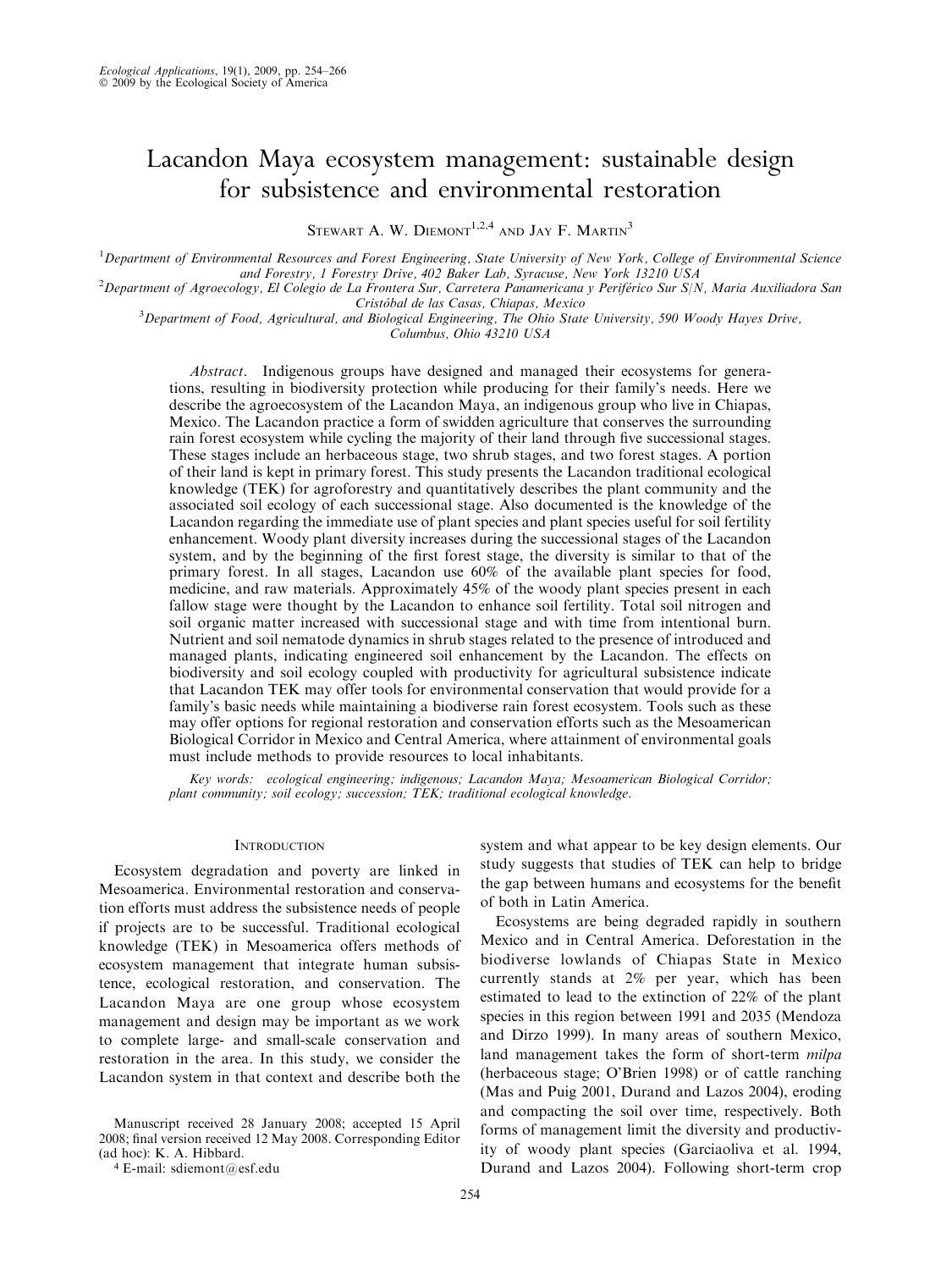

FIG. 1. The Mesoamerican Biological Corridor, showing biologically important corridors, legally established protected areas, proposed protected areas, and the study site in Lacanja Chansayab, Mexico.

and cattle production, these areas do not return to a mature, species-rich forest, but to degraded grass and brush vegetation (Ferguson et al. 2003). Such land management has severely degraded 5% and moderately degraded 10–25% of the arable land in Chiapas (Howard and Homer-Dixon 1996). Declining ecosystem health and demands on agricultural land lead to social conflict. As populations increase in size, the struggle for increasingly limited land resources will intensify future conflict (Lal 1995, Ram 1997, Alvarez and Naughton-Treves 2003).

Large-scale restoration and conservation efforts, such as the Mesoamerican Biological Corridor (MBC; Fig. 1), are complicated by the complex social and economic needs that drive ecosystem changes (Nicholson et al. 1995, Atran 1999, Mas and Puig 2001). The MBC initiative was established originally as the Paseo Pantera project in 1990, and updated to MBC in 1998, to protect 106 critically endangered species and allow for improved animal migration through Central America and southern Mexico. The MBC includes such reserves as Montes Azules Biosphere Reserve in the Lacandon rain forest of Mexico, and national parks in Belize, Guatemala, Honduras, and Costa Rica (Ray et al. 2006), but also includes extensive areas of private and community land. The complexity of the social, political, and ecological situation in Mesoamerica makes the challenges faced for completion of connections in the MBC difficult. New paradigms of conservation and restoration must be developed to move this effort toward full fruition (Rivera et al. 2002).

Research must be initiated into options that will decrease land degradation while providing for subsistence agriculture by the people who live in these areas (Nicholson et al. 1995, Foroughbakhch et al. 2001, Li 2004). Numerous researchers (Fox et al. 2000, Long and Zhou 2001, Hardwick et al. 2004) have supported TEK as a means to maintain ecosystem health and produce for agricultural subsistence. For example, indigenous swidden (periodic burn) agroforestry can be productive (Long and Nair 1999) while maintaining ecological integrity (Wang and Young 2003, Diemont and Martin 2005, Diemont et al. 2006a). Salafsky (1993) found when comparing agroforested to forested areas in Indonesia that  $>80\%$  of mammals discovered in the forested areas used agroforested areas as well. Wang and Young (2003) saw higher migratory bird use in traditionally agroforested regions compared to nontraditionally managed areas in Yunnan, China. Harvey and González Villalobos (2007) discovered comparable bird and bat diversity in forested regions of Talamanca Reserve, Costa Rica, compared to agroforested areas surrounding the reserve. These facts support the contribution of indigenous agroforestry for better ecological management (De Clerck and Negreros-Castillo 2000, Fox et al. 2000), and it is one reason why it is important to gain a clear understanding of the sustainable traditional practices that are currently being used. This is a critical time for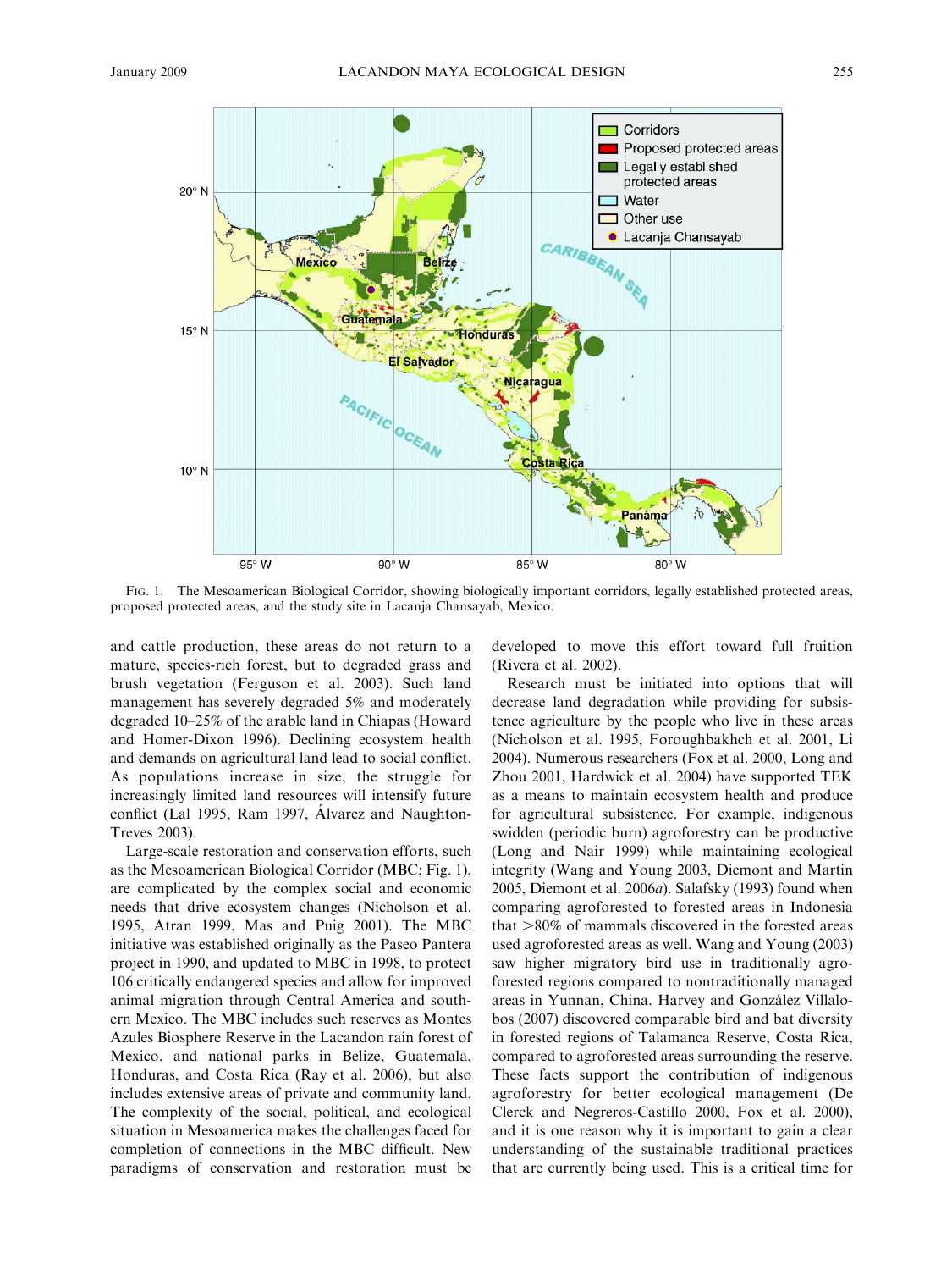research into these practices in Mesoamerica because the oral traditions that preserve information related to these systems are in decline due to the increasing influence of Western culture (McGee 2002).

In this study, we examine the swidden agroforestry of the Lacandon Maya, an indigenous group who live in Chiapas Mexico, who have produced for their families' needs while conserving primary and secondary forest for centuries (Nations and Nigh 1980, Levy Tacher 2000). The Lacandon are descendents of the ancient Maya civilization, which was considered to have reached its cultural apex in Mesoamerica circa AD 800 (Nations and Nigh 1980, Sharer 1994). Our prior research indicates that the Lacandon design their system to accelerate soil fertility restoration following the first stage of their cyclical system (Diemont and Martin 2005, Diemont et al. 2006b). An overall assessment of the Lacandon agroforestry plant community was conducted by Nations and Nigh (1980), but the plant community was not linked to soil ecology. This study bridges that knowledge gap, and it documents changes in the system in that 25-year period.

The Lacandon swidden agroecosystem has been presented as a multistage successional system (Nations and Nigh 1980, McGee 2002, Diemont and Martin 2005) that begins with an herbaceous stage, or milpa, progresses to shrub, acahual, and then to secondary forest. Primary forest is conserved in a portion of the land. Each stage is productive for food, raw materials, or medicines. The milpa is a polyculture of as many as 20 plants, and the shrub, secondary forest, and primary forest contain over 400 species used by the Lacandon. The Lacandon plant or maintain numerous species during the shrub and forest stages that they believe accelerate forest restoration; they selectively remove species that do not meet their criteria for ecosystem health in the fallow (Diemont et al. 2006b). For example, one planted species, Ochroma pyramidale, produces unusually large quantities of leaf litter (Levy Tacher 2004, Levy Tacher and Golicher 2004) and inhibits soil biological activity (Diemont et al. 2006b). The Lacandon will often plant many  $O.$  *pyramidale*, even though it is of low value for immediate use, because they recognize the positive effect of O. pyramidale on the ecosystem. Other species protected by the Lacandon during the fallow, such as two species of Piperacae (Anaya-Lang 1979, Gupta et al. 1996, Xuan et al. 2004) and Cecropia obtusifolia (Perez-Guerrero et al. 2001) have cytotoxic or allelopathic properties. These findings indicate that the Lacandon may be managing for a mosaic of species to slow soil degradation during early successional stages to preserve soil organic matter (OM) for degradation in later successional stages (Diemont et al. 2006b). This practice would provide OM and nutrients to agricultural species and woody species production. Another species protected in the fallow, Sapium lateriflorum, appears to provide phosphorus to the surface soil in the form of leaf litter by root-mediated movement from the subsoil to

leaves (Diemont et al. 2006b). It is clear that Lacandon TEK offers tools that could help restore and maintain OM in the soil.

The Lacandon Maya agroforestry system is sustainable ecological design as described by Odum et al. (1963), where the forces available from natural systems are dominant, and human design is supplementary rather than primary. Because the Lacandon rely on the regenerative capacity of nature with few outside inputs, their techniques represent a sustainable management option for restoration of tropical forests in this region (Diemont et al. 2006a). They seed certain plants during the fallow and eliminate others, but in general allow the system to develop without intervention, permitting forcing functions such as sun, wind, and rain to drive the system (Diemont et al. 2006a). Furthermore, the Lacandon system is, as Mitsch and Jorgensen (1989) described, "ecological engineering," as being designed for the benefit of both humans and the environment. At all stages of successional development, the Lacandon recover harvestable foods, medicines, and raw materials (Nations and Nigh 1980). This production does not come at the cost of ecosystem health. The Lacandon are careful and selective in their planting and harvesting to allow the system to largely self design and develop in biodiversity and complexity (Nations and Nigh 1980, Levy Tacher 2000), as evidenced by the numerous animals drawn to the richness of this ecosystem (Nations and Nigh 1980). Although the forest stages of the system have been shown to include numerous larger animals (Nations and Nigh 1980), the designed inclusion of conserved primary forest in the Lacandon system insures high biodiversity and maintains seed storage for forest regeneration (Quintana-Ascencio et al. 1996).

In this study we identified the successional stages of the Lacandon agroecosystem with the stage distinctions used in the TEK of Lacandon Maya of Lacanja Chansayab, Mexico. Although the literature to date has presented the shrub and secondary forest as two individual stages (Nations and Nigh 1980, McGee 2002, Diemont and Martin 2005), the Lacandon subdivide each of those stages into two separate stages, or a total of four stages (A. Chan K'in, M. Chan, K'in Castellanos, and Lacanja-Chansayab, personal communication).

Lacandon descriptions of plant community succession are comparable to the understanding of succession that is current among neotropical forest ecologists (Guariguata and Ostertag 2001); however, the Lacandon successional classifications likely predated Western science. In this study, Lacandon names for stages are used, and the design of the system as understood by the Lacandon is described. The stages are as follows: kor, robir, jurup che, mehen che, nu kux che, and taman che. Kor is the herbaceous stage, previously identified by the local Spanish term milpa. The duration of kor depends upon the intensity of management, which can vary from daily to monthly maintenance. More intensive management will maintain the land in kor for up to five years.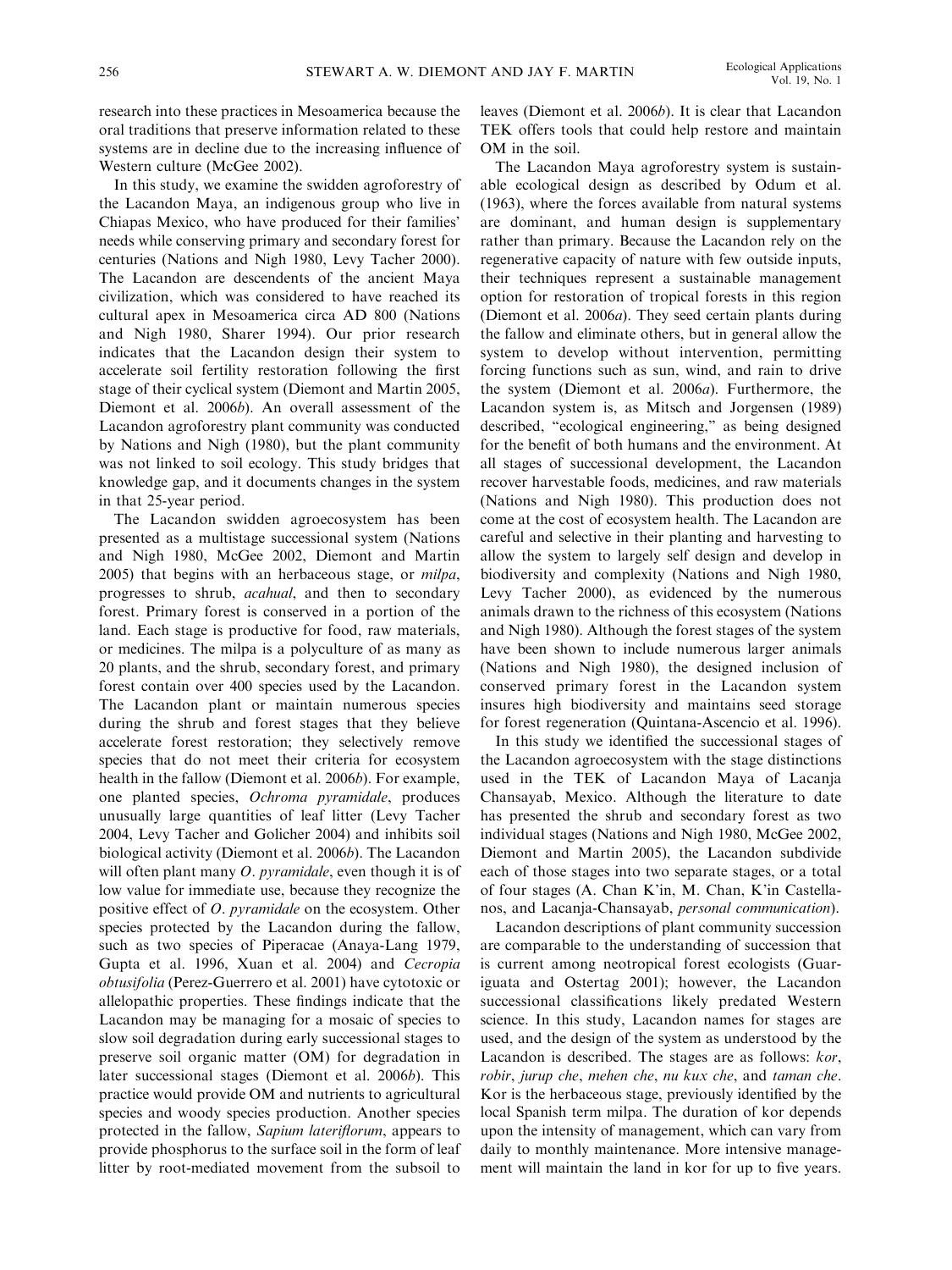Robir is the first fallow shrub stage and lasts for two years. Jurup che is the second fallow shrub stage and lasts for two to three years. Together robir and jurup che were previously identified by the local Spanish term acahual. Mehen che and nu kux che are the first and second secondary forest stages, respectively. Mehen che lasts for 10 years, and nu kux che can last from five to 20 years. An intentional burn will cycle later successional stages (i.e., mehen che, nu kux che, and in some cases jurup che) back to kor.

The objectives of this study were to (1) describe the plant community in each successional stage of the Lacandon agroecosytem using traditional Lacandon Maya stage distinctions; (2) quantify differences in plant community in terms of diversity among successional stages of the Lacandon agroecosystem; (3) evaluate the soil ecology in each successional stage of the Lacandon agroecosystem; and (4) consider how Lacandon TEK could be applied toward large-scale ecological conservation efforts such as the Mesoamerican Biological Corridor (MBC).

## **METHODS**

Soil and plant community sampling was conducted during August 2005 in Lacandon Maya agroforestry systems in Lacanja Chansayab, Mexico. Lacanja Chansayab is located at  $16^{\circ}56'60''$  N and  $91^{\circ}16'60''$  W and at an elevation of 500 m (Fig. 1). The soil type is Luvisol (INEGI 1982), texture is clayey, and soil pH is neutral. The surrounding ecosystem is tall moist forest, and the annual rainfall is 2500 cm (Guillen Trujillo 1998). Distinct wet and dry seasons are present; the wet season begins in June and lasts until January. Four plots each in kor, robir, mehen che, and nu kux che field stages, and two plots each in jurup che and taman che field stages were sampled based on availability in six Lacandon systems; only one complete system as described through Lacandon TEK and in the Introduction to this article was available. Field stages were classified by Lacandon Maya farmers.

Sampling locations in each field-stage plot were determined using a transect method, with 10 samples collected at intersections of a 20-m grid. Two nested sampling quadrats of different sizes,  $1 \text{ m}^2$  and  $20 \text{ m}^2$ , were assessed for plant community at each sampling point. In the kor, all plants in the  $1 \text{ m}^2$  quadrats were identified, distinguished as cultivated or non-cultivated, and percent cover was estimated. All useful species in the  $20-m^2$  area of the kor were counted and identified. Because the Lacandon kor is a polyculture with up to three meters distance between maize plantings, Lacandon typically plant maize seeds so that four to seven plants grow together for effective cross pollination. Maize was therefore counted as groupings rather than individual plants. In the  $1-m^2$  quadrats within the robir, jurup che, mehen che, nu kux che, and taman che, all plants with a basal diameter  $>1$  cm were identified and counted. In the  $20-m^2$  quadrats all plants with basal diameter  $>5$  cm were identified and counted. In the robir, jurup che, mehen che, nu kux che, and taman che, the traditional immediate use of each plant was determined from interviews with Lacandon farmers. Immediately useful species were those plants that the Lacandon use for food, medicine, firewood, construction, or raw materials. Lacandon farmers identified plant species that were useful to enhance soil fertility. Plant species biodiversity was calculated using the Shannon-Weaver technique,  $H = -\sum p_i \ln(p_i)$ , where  $p_i$ is the proportion of species i relative to the total number of species. Species dominance for each successional stage was calculated as the total number of stems of a species in a successional stage counted at sampling quadrats divided by the total number of stems in a successional stage counted at sampling quadrats. Species were identified by Lacandon or Spanish name and cross referenced with species lists in Nations and Nigh (1980) and Levy Tacher et al. (2002). Voucher specimens for all plants not previously collected and identified in Nations and Nigh (1980) or Levy Tacher et al. (2002) were collected and deposited in the herbarium at El Colegio de la Frontera Sur, San Cristóbal de Las Casas, Mexico.

Within the  $1-m^2$  quadrat at each sampling location, the detrital layer was removed, and eight replicate 2.5 cm diameter cores were taken from 0–20 cm soil depth and pooled. Each soil sample was analyzed for organic matter (Walkley and Black 1934), total nitrogen (semimicroKjeldhal), and available phosphorus (Olsen et al. 1954). Nematodes were extracted from 20 g of the pooled soil from each sampling location for analysis. Soil samples for nematode extraction were kept cool and extracted over 72 hours using the Baermann wet funnel technique (McSorley and Welter 1991). Nematodes were heat fixed. Extract was stored in 2% formaldehyde, and all nematodes in the bottom 10 mL of extract were identified to trophic level at  $90\times$  magnification (Parmelee and Alston 1986, Edwards 1991, Arancon et al. 2003, Dominguez et al. 2003). Nematodes were identified as plant parasite, fungivore, bacterivore, and omnivore– predator trophic groups according to Parmelee and Alston (1986).

Differences among successional stages were evaluated using ANOVA. Data were first examined for normality and equal variance. Sampling locations were pooled to document patterns consistent with stage distinctions. Fischer's LSD post hoc test was used to determine the significance of multi-way comparisons. Pearson linear regression analysis was used to determine relations between two factors. Analyses were conducted using SYSTAT 10.2 computer software (SYSTAT, San Jose, California, USA).

## **RESULTS**

#### Plant community

Twenty-six species or varieties were found in the kor in the  $20 \text{-} m^2$  quadrats (Table 1). Of these plants, 18 were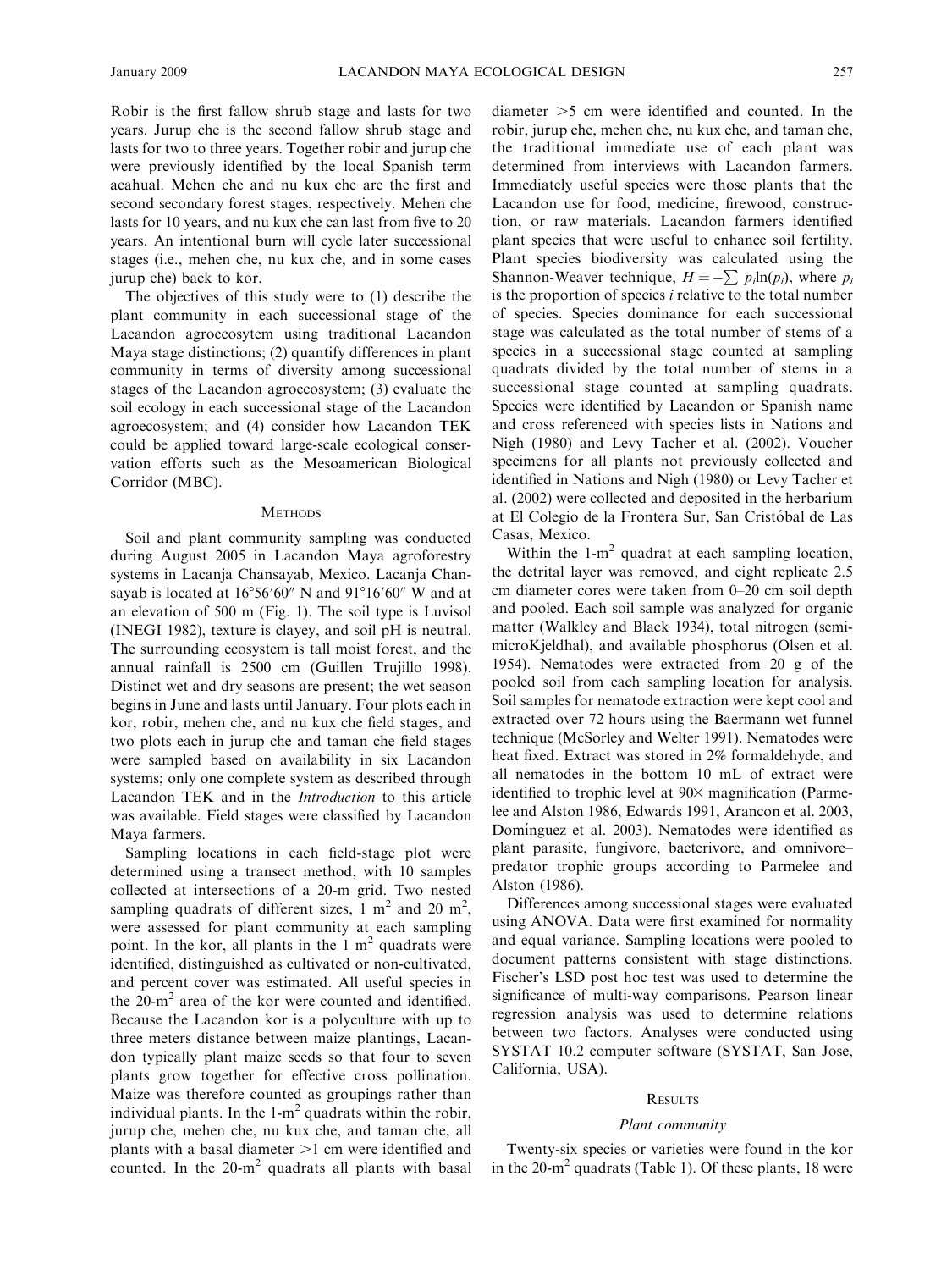TABLE 1. Useful species in the kor successional stage, their immediate uses, whether they were planted, whether Lacandon traditional ecological knowledge (TEK) credits them as enhancing soil fertility, and their relative dominance.

| Plant name                 |                  |                   |                                    |         |                             |                     |
|----------------------------|------------------|-------------------|------------------------------------|---------|-----------------------------|---------------------|
| Latin binomial             | Lacandon<br>Maya | English           | Immediate use                      | Planted | Soil-fertility<br>enhancing | Dominance<br>$(\%)$ |
| Zea mays                   | sak nar          | white corn        | food                               | yes     |                             | 54.7                |
| Canna indica               | chan kara        | Indian shot       | beads for necklaces                | yes     |                             | 21.9                |
| Zea mays                   | nar chak         | red corn          | food                               | yes     |                             | 4.3                 |
| Arachis hypogaea           | sikatelum        | peanut            | food                               | yes     | yes                         | 4.0                 |
| Phaseolus calcaratus       | arrozbur         | rice bean         | food                               |         | yes                         | 2.9                 |
| Heliconia librata          | secre'k          |                   | leaf to wrap tamale                | yes     |                             | 1.4                 |
| Capsicum sp.               | ik               | pepper            | food                               | yes     |                             | 1.1                 |
| Spondias mombin            | jujup            | hog plum          | food, lumber, firewood             |         | yes                         | 1.1                 |
| Saccharum officinarum      | azucar           | sugar cane        | food                               | yes     |                             | 0.7                 |
| Lycopersicon esculentum    | p'ak             | tomato            | food                               | yes     |                             | 0.7                 |
| Cucurbita moschata         | $k'$ um          | crook neck squash | food                               | yes     |                             | 0.7                 |
| Ananas comosus             | p'ach            | pineapple         | food                               | yes     |                             | 0.7                 |
| Allium porrum              | sakekon          | scallion          | food                               | yes     |                             | 0.7                 |
| Mentha piperita            | xex              |                   | eat the leaf                       | yes     | yes                         | 0.7                 |
| Solanum americanum         | ch'auk'          | black nightshade  | food                               |         | yes                         | 0.4                 |
|                            | chakuckum        |                   | ornamental flower                  |         |                             | 0.4                 |
| Cyperus rotundus           | guerux           | cocograss         | eat with eggs                      | yes     |                             | 0.4                 |
| Serjania atrolineata       | marxak           |                   | medicine                           |         |                             | 0.4                 |
| Carica papaya              | put              | papaya            | fruit                              | yes     | yes                         | 0.4                 |
| Musa spp.                  | patan            | banana            | fruit                              | yes     | yes                         | 0.4                 |
| Allium cepa                | sakibir          | onion             | food                               | yes     |                             | 0.4                 |
| <b>Baccharis trinervis</b> | sisik'utz        | assapeixe fino    | food for wild animals,<br>firewood |         | yes                         | 0.4                 |
| Manihot esculenta          | tz'inj           | vucca             | food                               | yes     |                             | 0.4                 |
|                            | ujkuch           |                   | medicine for diarrhea              | yes     | yes                         | 0.4                 |
| Lonchocarpus guatemalensis | yax bache'       | turtle bone       | firewood                           |         |                             | 0.4                 |
|                            | sak robir        |                   | firewood                           |         |                             | 0.4                 |

Notes: Dominance was calculated as the number of stems of each species divided by the number of stems of all species in all fields of the kor. Kor is the herbaceous stage of Lacandon agroforestry systems. Empty cells in the Latin binomial column indicate plants with no translatable name.

planted by the Lacandon. Maize dominated the kor, 54% white maize and 4% red maize. A species used by the Lacandon to make bead necklaces, Canna indica, was the next most dominant species after maize, 22%. C. indica plantings were denser in the kor than were maize plantings. Whereas maize was evenly distributed in each kor, all stems of C. indica were found in two groups of 50 and 11 plants, and 4  $m<sup>2</sup>$  and 16  $m<sup>2</sup>$ , respectively, at two separate kor sampling points.

In the fallow, all successional stages were dominated by useful species. In the robir, jurup che, mehen che, and nu kux che, of the most dominant species  $(>\frac{3}{%}$ dominance), only three species were not useful to the Lacandon (Table 2). Two of these three species were discovered in the first successional stage, robir. All but one of the nine most dominant species in the taman che, primary forest, were useful. Of these species, uses included lumber for construction, medicine, flowers, food, tobacco, and food for birds. In every fallow stage, at least one species was planted.

In every fallow stage, the Lacandon believed that the majority of dominant species enhanced soil fertility. Three of the most dominant species in the robir and jurup che were identical and were believed to enhance soil fertility: Cecropia obtusifolia, Piper aduncum, and Piper auritum. In the mehen che and the nu kux che, the most dominant species was Spondias mombin, which was planted and believed to enhance soil fertility. Two of the three most dominant species were identical in the final fallow stage, nu kux che, and the primary forest, taman che. Both of these species, Tetrorchidium rotundatum and *Eupatorium nubigenum*, had  $\sim$ 9% dominance in both the nu kux che and the taman che. T. rotundatum is used by the Lacandon for lumber and was believed to enhance soil fertility. E. nubigenum does not have a use and was not believed by the Lacandon to enhance soil fertility. Neither T. rotundatum nor E. nubigenum is planted.

Quantitative plant community indicators were correlated with successional stage. Plant biodiversity and richness stabilized by the second fallow stage to  $\sim 0.4$ (Fig. 2a) and  $1.75$  (Fig. 2b) species in the  $20 \text{--} m^2$ quadrats, an increase from 0.1 ( $P < 0.05$ ) and 0.5 (P)  $< 0.001$ ), respectively, in the robir. The percentage of species that were useful to the Lacandon was lowest in the robir  $(<60\%)$ , increased to 80% in the jurup che, and then decreased to 65% in the nu kux che and taman che (Fig. 3a). Richness of useful species was statistically less in the robir than the jurup che, mehen che, and nu kux che ( $P < 0.01$ ). Percentage of soil fertility enhancing species increased from 20% in the kor to between 45% and 75% in the fallow and primary forest stages ( $P$  < 0.01; Fig. 3b).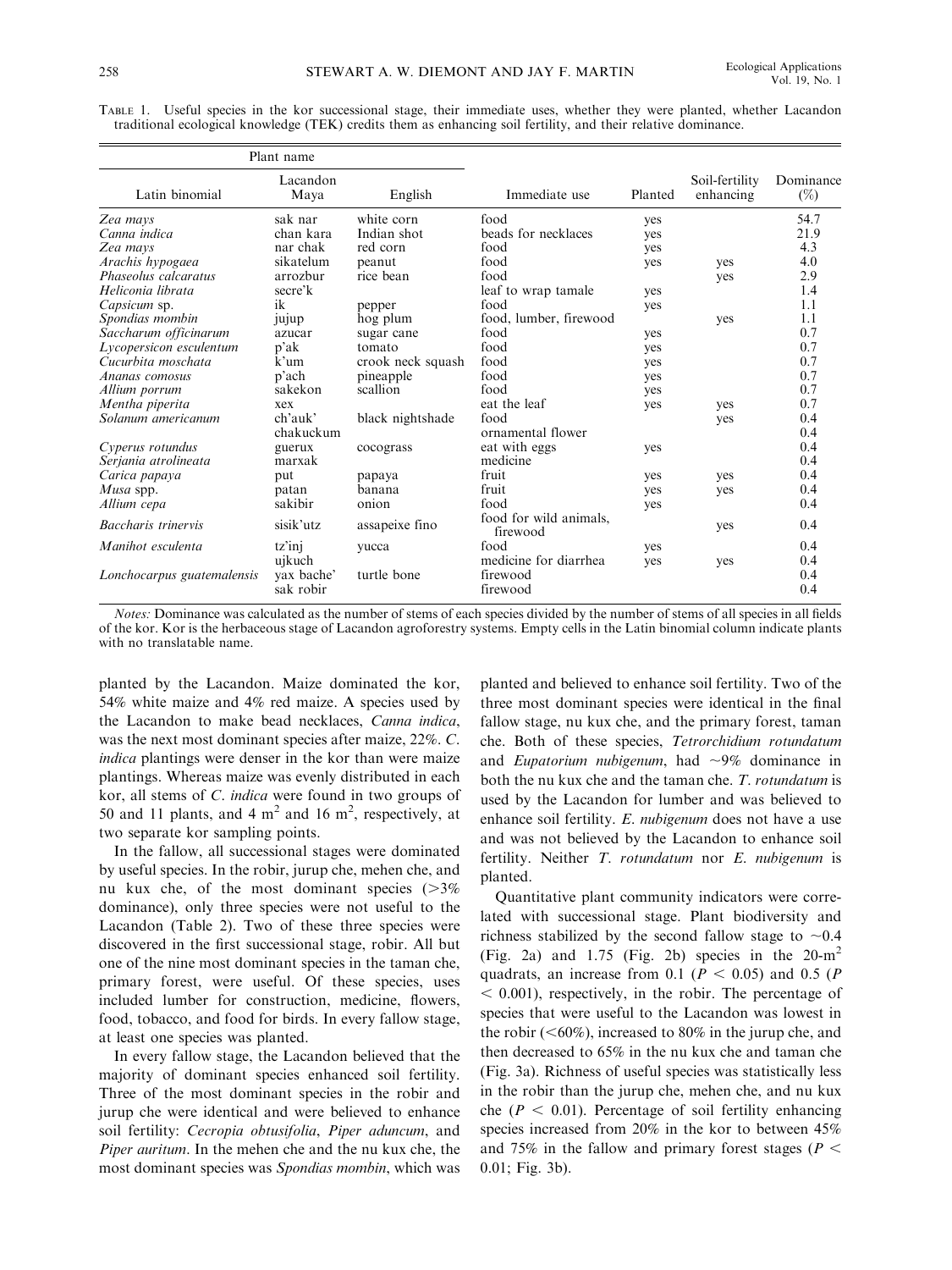|            |  |  | TABLE 2. Dominant species in the fallow (successional stages robir, jurup che, mehen che, nu kux che, and taman che), their  |
|------------|--|--|------------------------------------------------------------------------------------------------------------------------------|
|            |  |  | immediate uses, whether they were planted, whether Lacandon TEK credits them as enhancing soil fertility, and their relative |
| dominance. |  |  |                                                                                                                              |

| Plant name                     |                |                                   |         | Soil-fertility | Dominance |
|--------------------------------|----------------|-----------------------------------|---------|----------------|-----------|
| Latin binomial                 | Lacandon Maya  | Immediate use                     | Planted | enhancing      | $(\%)$    |
| Robir                          |                |                                   |         |                |           |
| Lonchocarpus guatemalensis     | vaxbache'      | firewood                          |         | yes            | 23.8      |
| Cecropia obtusifolia           | k'o'och        | tobacco, firewood                 |         | yes            | 14.3      |
| Phaseolus vulgaris             | bur            | food                              |         | yes            | 9.5       |
| Piper auritum                  | jover          | food                              |         | yes            | 9.5       |
|                                | sap            | no use                            |         |                | 9.5       |
| Cedrela odorata                | k'uche'        | lumber, carvings                  | yes     | yes            | 4.8       |
| Piper aduncum                  | makurum        | corn drying hut                   |         | yes            | 4.8       |
| Musa sp.                       | put            | food                              | yes     | yes            | 4.8       |
| Carica papaya                  | patan          | food                              | yes     | yes            | 4.8       |
| Ocimum micranthum              | seyen          | no use                            |         |                | 4.8       |
| Baccharis trinervis            | sisik'uts      | food for wild animals, firewood   |         |                | 4.8       |
| Ceiba pentandra                | yax che'       | clothes decoration                | yes     | yes            | 4.8       |
| Jurup che                      |                |                                   |         |                |           |
| Cecropia obtusifolia           | k'o'och        | tobacco, firewood                 |         |                | 28.6      |
| Tetrorchidium rotundatum       | mumuche'       | lumber, fruit for birds, firewood |         | yes            | 16.1      |
| Baccharis trinervis            | sisik'uts      | food for wild animals, firewood   |         | yes            | 16.1      |
|                                | kibok          |                                   |         |                | 10.7      |
| Podachaenium eminens           |                | firewood, construction            |         | yes            | 10.7      |
|                                | vo'o'ch su suo | birds eat the fruits              |         | yes            |           |
| Hamelia rovirosae              | cha'topche     | flower                            | yes     |                | 3.6       |
| Bursera simaruba               | chakra         | medicine for diabetes             | yes     | yes            | 3.6       |
| Piper auritum                  | iover          | food                              |         | yes            | 3.6       |
| Piper aduncum                  | makurum        | corn drying hut                   |         | yes            | 3.6       |
| Mehen che                      |                |                                   |         |                |           |
| Spondias mombin                | jujup          | food, lumber, firewood            | yes     | yes            | 12.3      |
| Lonchocarpus guatemalensis     | vaxbache'      | firewood                          |         |                | 11.1      |
| Inga pavoniana                 | bitz.          | food, firewood                    |         | yes            | 8.6       |
| Tetrorchidium rotundatum       | mumuche'       | lumber                            |         | yes            | 8.6       |
| Ouercus suber                  | jaror          | rafts, chicken pen                |         |                | 49        |
| Podachaenium eminens           | kibok          | firewood, construction            |         | yes            | 4.9       |
| Pleuranthodendron lindenii     | ixim che'      | fruit for birds, firewood, lumber |         |                | 3.7       |
| Solanum sp.                    | ujkuch         | firewood                          |         |                | 3.7       |
| Nu kux che                     |                |                                   |         |                |           |
| Spondias mombin                | jujup          | food, lumber, firewood            | yes     | yes            | 16.5      |
| Eupatorium nubigenum           | sak che'       | no use                            |         |                | 9.7       |
| Tetrorchidium rotundatum       | mumuche'       | lumber                            |         | yes            | 8.7       |
| Dracaena sp.                   | banboo         | construction                      | yes     | yes            | 5.8       |
| Pleuranthodendron lindenii     | iximche        | seeds for birds, construction     |         |                | 3.9       |
| Heliocarpus appendiculatus     | jarum          | to make bags                      | yes     | yes            | 3.9       |
| Piper aduncum                  | makurum        | construct corn drying hut         |         | yes            | 3.9       |
| Taman che                      |                |                                   |         |                |           |
| Guarea glabra                  | sa'bajche'     | firewood and carvings             |         | yes            | 14.7      |
| Tetrorchidium rotundatum       | mumuche'       | lumber                            |         | yes            | 8.8       |
| Eupatorium nubigenum           | sak che'       | no use                            |         |                | 8.8       |
| Hamelia rovirosae              | chac topche    | gum, flowers                      | yes     |                | 5.9       |
| Simira salvadorensis           | cha'kax        | medicine for skin injury          |         | yes            | 5.9       |
| Pleuranthodendron lindenii     | iximche'       | seeds for birds, construction     |         | yes            | 5.9       |
| Brosinum alicastrum            | OX             | lumber, eat the seed              |         | yes            | 5.9       |
| Tabernaemontana amygdalifolia  | ton simin      | gum, firewood                     | yes     | yes            | 5.9       |
| Pseudolmedia aff. Oxyphyllaria | tux ambar      | fruit for birds, firewood, lumber |         |                | 5.9       |
|                                |                |                                   |         |                |           |

Notes: Dominance was calculated as the number of stems of each species divided by the number of stems of all species in each fallow stage. Only species with  $>3\%$  dominance are shown. Robir, jurup che, mehen che, nu kux che, and taman che are the early shrub, late shrub, early secondary forest, and late secondary forest stages and primary forest, respectively, of Lacandon agroforestry systems. Empty cells in the Latin binomial column indicate plants with no translatable name.

## Soil ecology

Soil chemical and biological characteristics changed relative to both time-since-intentional-burn and successional stage. Soil organic matter (OM; Fig. 4a) and total soil nitrogen (TN) increased with time since the intentional burn (Fig. 4b). OM doubled from 7% the first year after intentional burn to  $>14\%$  40 years after the burn ( $R = 0.4$ ,  $P < 0.001$ ); TN increased from a little over 0.4% to nearly 0.8% during the same period. Available soil phosphorus (AvP) did not correlate with time since burn (Fig. 4c). Successional stage had a slightly stronger correlation with soil organic matter (R  $= 0.6, P < 0.001$ ; Fig. 5a) and TN ( $R = 0.6, P < 0.001$ ; Fig. 5b), compared to time since intentional burn. AvP was higher in the kor than in both the robir ( $P = 0.05$ ) and mehen che ( $P = 0.01$ ; Fig. 5c). The jurup che had a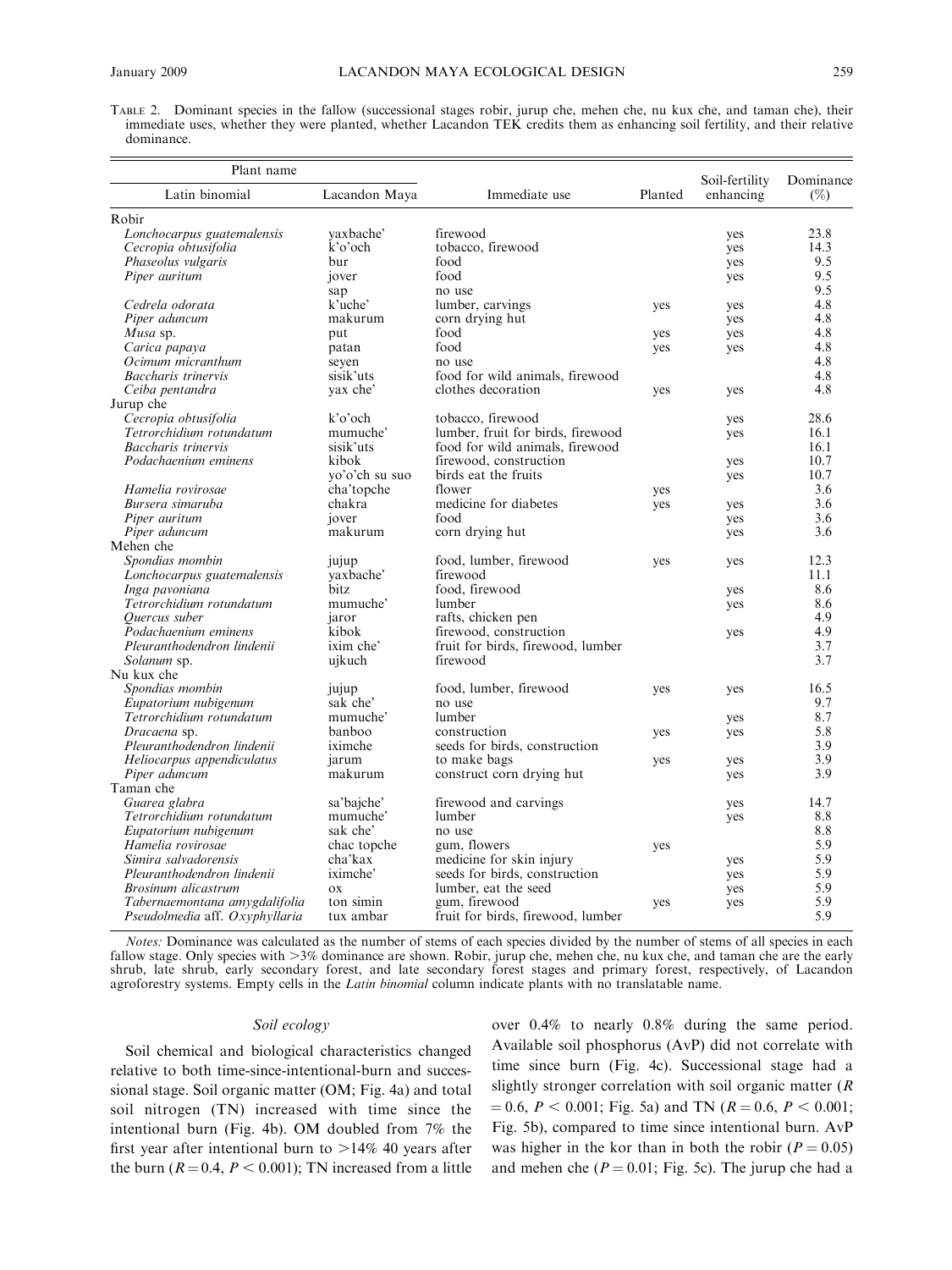

FIG. 2. (a) Shannon-Weaver plant species diversity in the  $20\text{-m}^2$  quadrats and (b) plant species richness in the  $20\text{-m}^2$ quadrats of the fallow successional stages. Error bars represent  $\pm$ SE.

mean  $AvP > 13$  mg/kg, statistically equivalent to the AvP found in the primary forest and 30% higher than both the stage before, robir ( $P = 0.02$ ), and after, mehen che ( $P = 0.01$ ). The pattern for soil nematodes was roughly opposite to that of AvP in the first four successional stages (Fig. 6). Total soil nematode concentrations were higher in the robir and the mehen che than in the kor and the jurup che (Fig. 6a). During the fallow, bacterivore nematodes, for example, decreased by 30% from the robir to the jurup che ( $P = 0.02$ ) and doubled between the jurup che and the mehen che  $(P < 0.001$ ; Fig. 6b). The patterns were similar for plant parasite, fungivore, and omnivore–predator nematodes (Figs. 6c, 5d, e, respectively), which were characterized by a decrease in population concentrations during the jurup che. With the exception of the omnivore–predator nematodes, nematode community, like plant community, appeared to stabilize during later successional stages. The final fallow stages, nu kux che and taman che, were approximately equal in terms of nematode community (Fig. 6).

The presence of woody plants in the jurup che correlated with soil nematode and AvP conditions. Where plants with diameters  $>5$  cm were present in the  $20-m^2$  quadrat, bacterivore nematode concentrations were found to be more than 50% lower than where woody plants were absent ( $P = 0.001$ ; Fig. 7). Similarly,



FIG. 3. Percentage of (a) useful species and (b) species considered by the Lacandon to enhance soil fertility in each successional stage. Error bars represent  $\pm$ SE.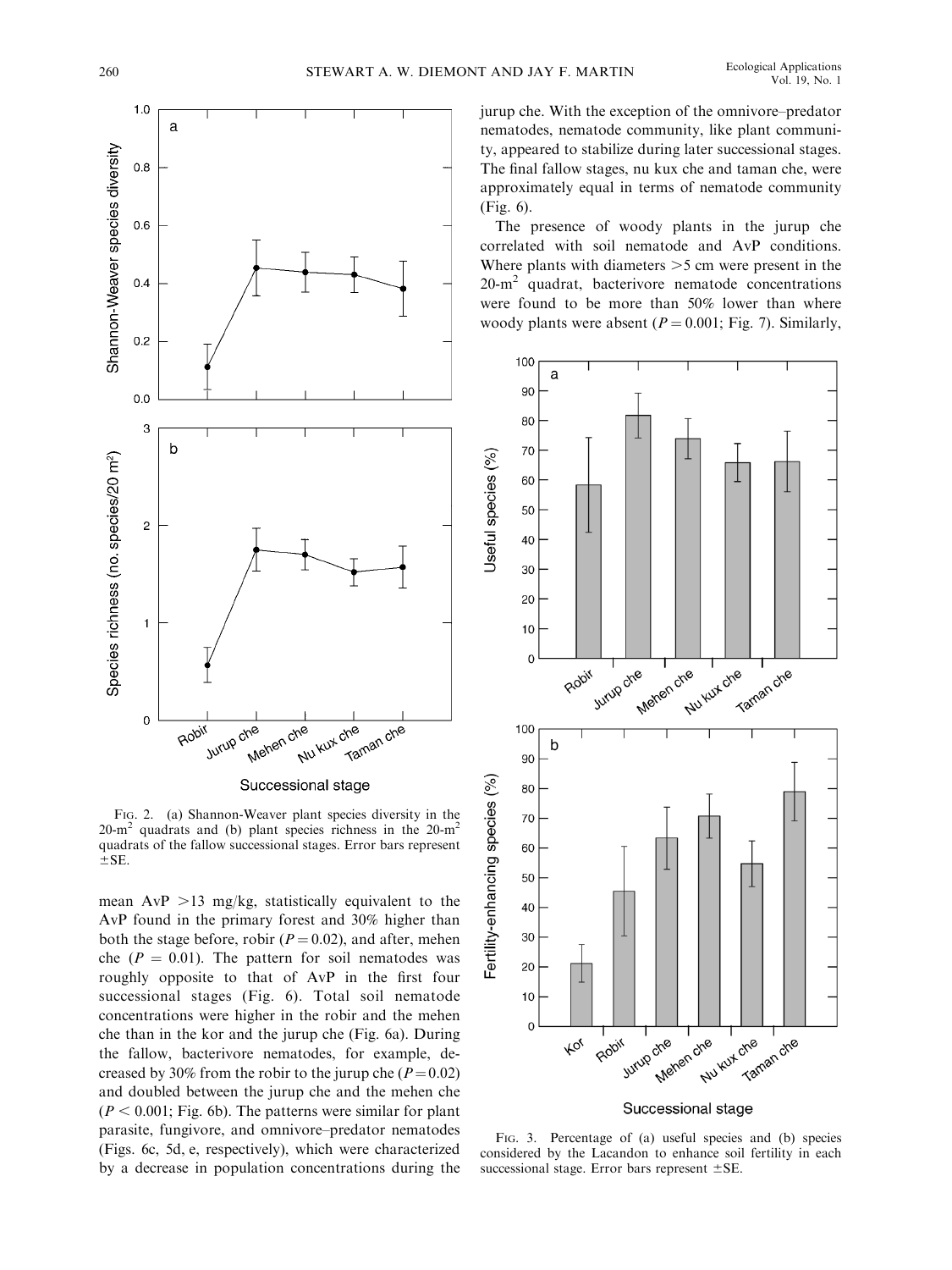

FIG. 4. (a) Soil organic matter, (b) total soil nitrogen, and (c) available soil phosphorus as a function of time since the intentional burn to prepare the fields for kor.

where woody plants were present in the  $20-m^2$  quadrat, AvP was found to be 50% higher than where woody plants were absent ( $P < 0.001$ ). OM and TN did not vary with plant cover in the jurup che.

## **DISCUSSION**

Maize was dominant in the Lacandon system, averaging over 55% of the vegetative cover of useful species in the kor (Table 1). These results are similar to findings by Nations and Nigh (1980), who discovered high species richness within maize-dominated milpas (kor). This study found fewer species than Nations and Nigh (1980), 26 compared to 56; this difference may be due in part to the transect–quadrat methodology incorporated in this study, which could have undercounted species. For example, we observed Phaseolus vulgaris in the kor during sampling, but this species was never within a sampling quadrat. Nonetheless, cultivat-



FIG. 5. (a) Soil organic matter, (b) total soil nitrogen, and (c) available soil phosphorus as a function of successional stage. Error bars represent  $\pm$ SE.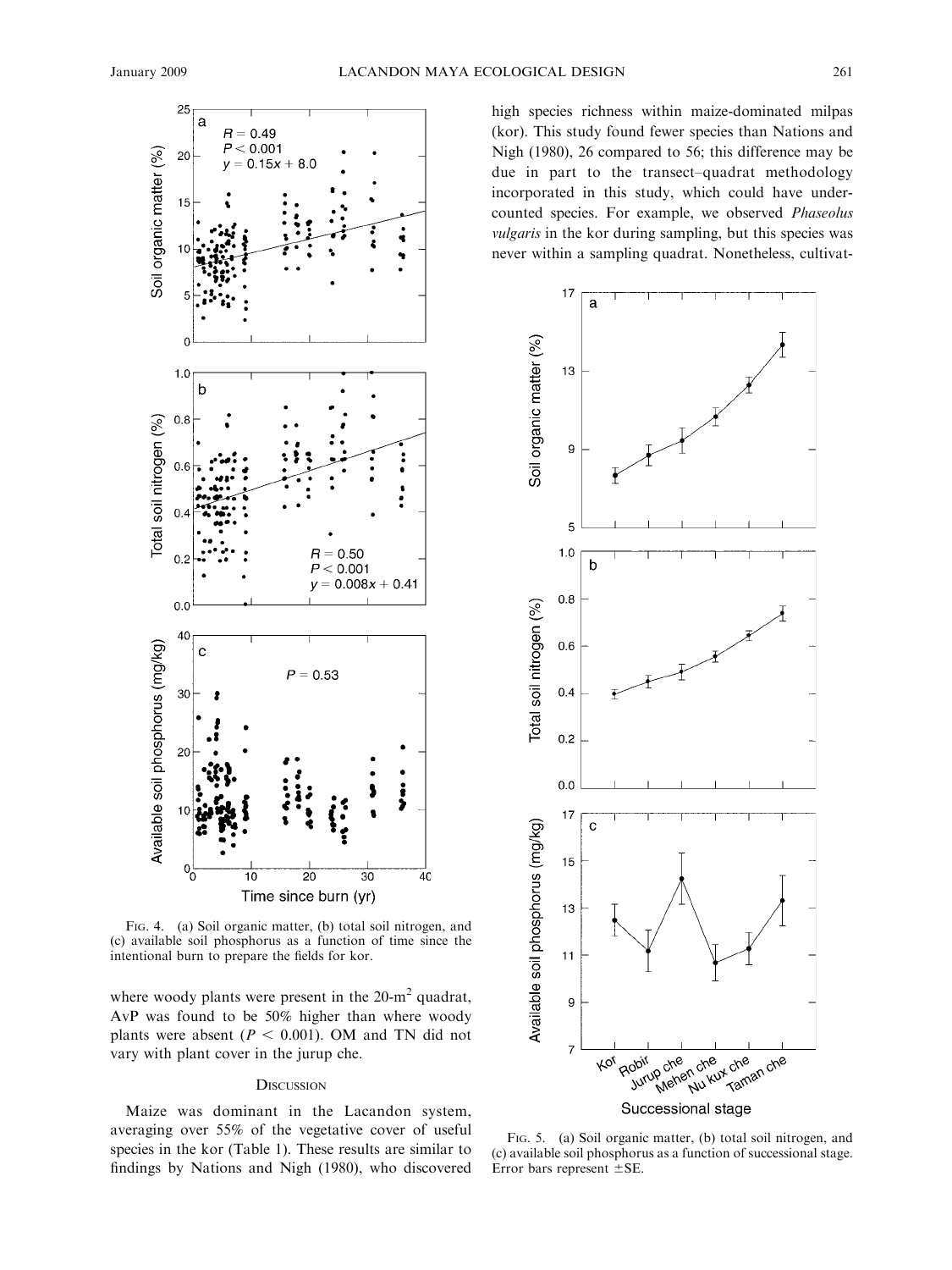

FIG. 6. (a) Total nematodes, (b) bacterivore nematodes, (c) plant parasite nematodes, (d) fungivore nematodes, and (e) omnivore–predator nematodes as a function of successional stage. Error bars represent  $\pm$ SE.

ed species richness in the kor stage may be decreasing as systems change. This finding may be evidence of cultural changes that are occurring in the community, such as devoting more time to ecotourism and less time to farming (McGee 2002). The dominance of *Canna indica* is further evidence that these cultural changes could be affecting the kor. C. indica seeds are used to make bead necklaces, which are traditionally worn by Lacandon women, but are increasingly sold to tourists. Because

maize is historically the most important crop, farmers with less time focus their efforts on its propagation at the cost of other cultivated species, but possibly have increased the production of C. indica to make a commercial jewelry product.

Lacandon ecological management and design results in a large number of immediately useful plants available during the fallow (Table 2). Nearly all the most dominant species, and  $>60\%$  of the overall species, are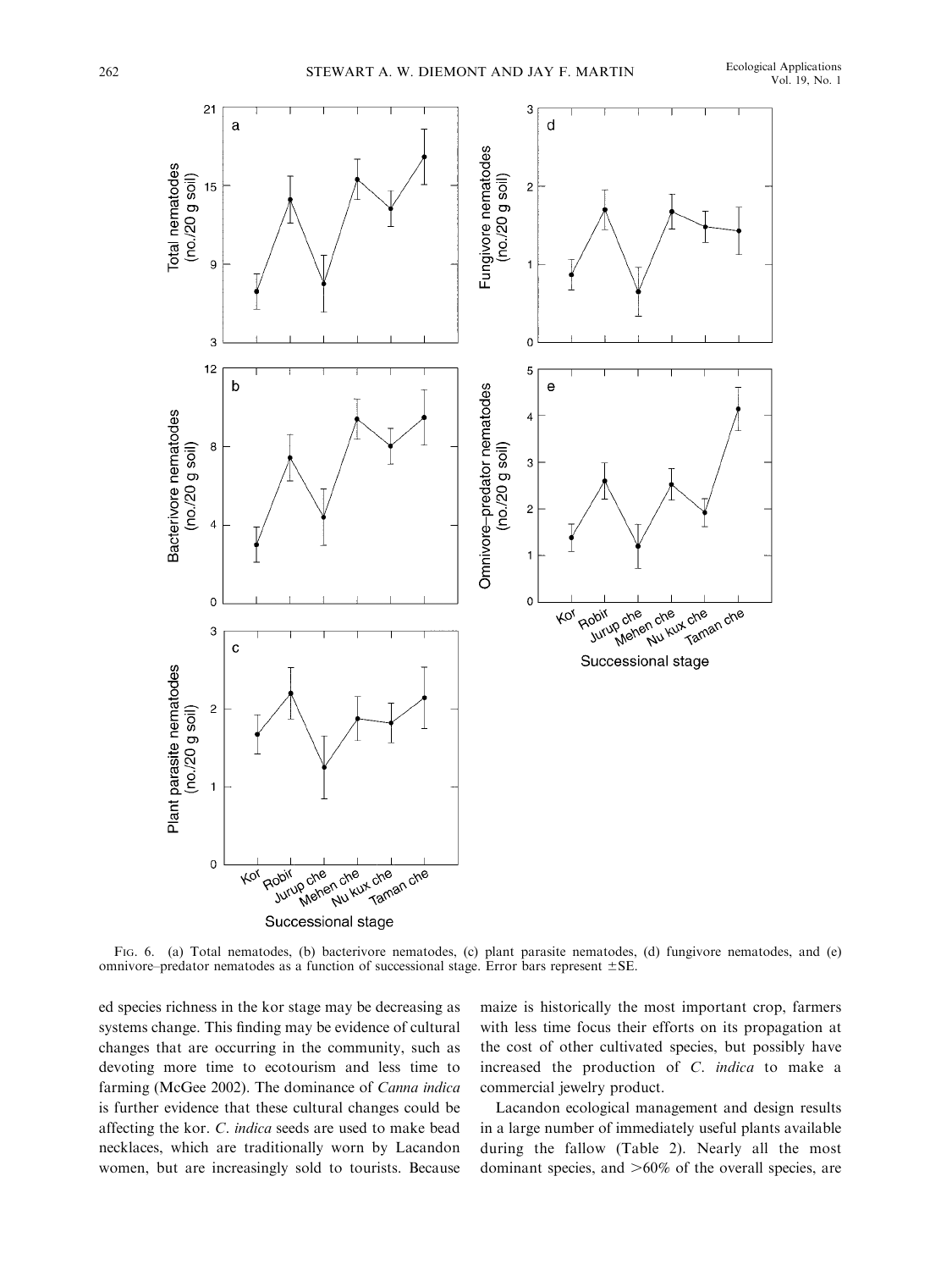

FIG. 7. Concentrations of soil available phosphorus (AvP), bacterivore nematodes, organic matter, and total nitrogen (N) in the jurup che where plants are present and not present in the  $20\text{-m}^2$  quadrat. Error bars represent  $\pm$ SE.

useful in fallow stages. Typically the Lacandon spend one day a month in the mehen che and nu kux che, compared to almost daily activity in the kor, robir, and jurup che (Diemont et al. 2006a). Therefore, it is likely that the investment of work in the earlier stages, as opposed to direct work in the secondary forest, results in increased quantities of immediately useful plants in the secondary forest. In each successional stage, the most dominant species included a number of species planted by the Lacandon during the earlier successional stages. Thus, Lacandon management early in the successional process has an effect  $\sim$ 20 years into the future in the secondary forest. The high number of immediately useful plants in the secondary forests that provide food and raw material permit the Lacandon to maintain the system in secondary forest longer than is observed in other swidden agricultural systems (Kunstadter 1987, Speirs and Olsen 1992, Moseley 1997).

Numerous plants in each stage, including the kor, were believed by the Lacandon to enhance soil fertility (Tables 1 and 2). Previous studies have shown that the Lacandon manage fertility through selective planting and weeding (Levy Tacher 2004, Levy Tacher and Golicher 2004). That 50% or more of the most dominant species in all but the kor are thought to be useful for soil fertility enhancement is a strong indication that the Lacandon are managing for soil fertility. While the system is being maintained with present actions such as intentional plantings, it is also likely affected by historical planting and management that have modified the seed bank and forest structure. Campbell et al. (1995) and others have suggested that the makeup of the Mesoamerican forests is largely an artifact of centuries of Mayan forest engineering. It is unclear to what extent current practices affect the woody plant community, although this study gives evidence that contemporary Maya plant many dominant species (Table 2).

The increase of soil organic matter and nitrogen following the kor were positively related to both time since intentional burn (Fig. 4) and successional stage (Fig. 5), both nearly doubling in the 40 years following the burn. A greater correlation was present with successional stage than with time since intentional burn, which leads to the conclusion that soil ecology is in part affected by the management of each successional stage. The results of soil phosphorus and nematodes are further evidence of this possibility. Typically a swidden system will increase in soil phosphorus during the first 100–120 years of system recovery following the field stage (Lawrence and Schlesinger 2001), however, available soil phosphorus (AvP) in the Lacandon system did not increase linearly with age (Fig. 5c).

Plant community design may have affected soil characteristics in particular during the jurup che (Fig.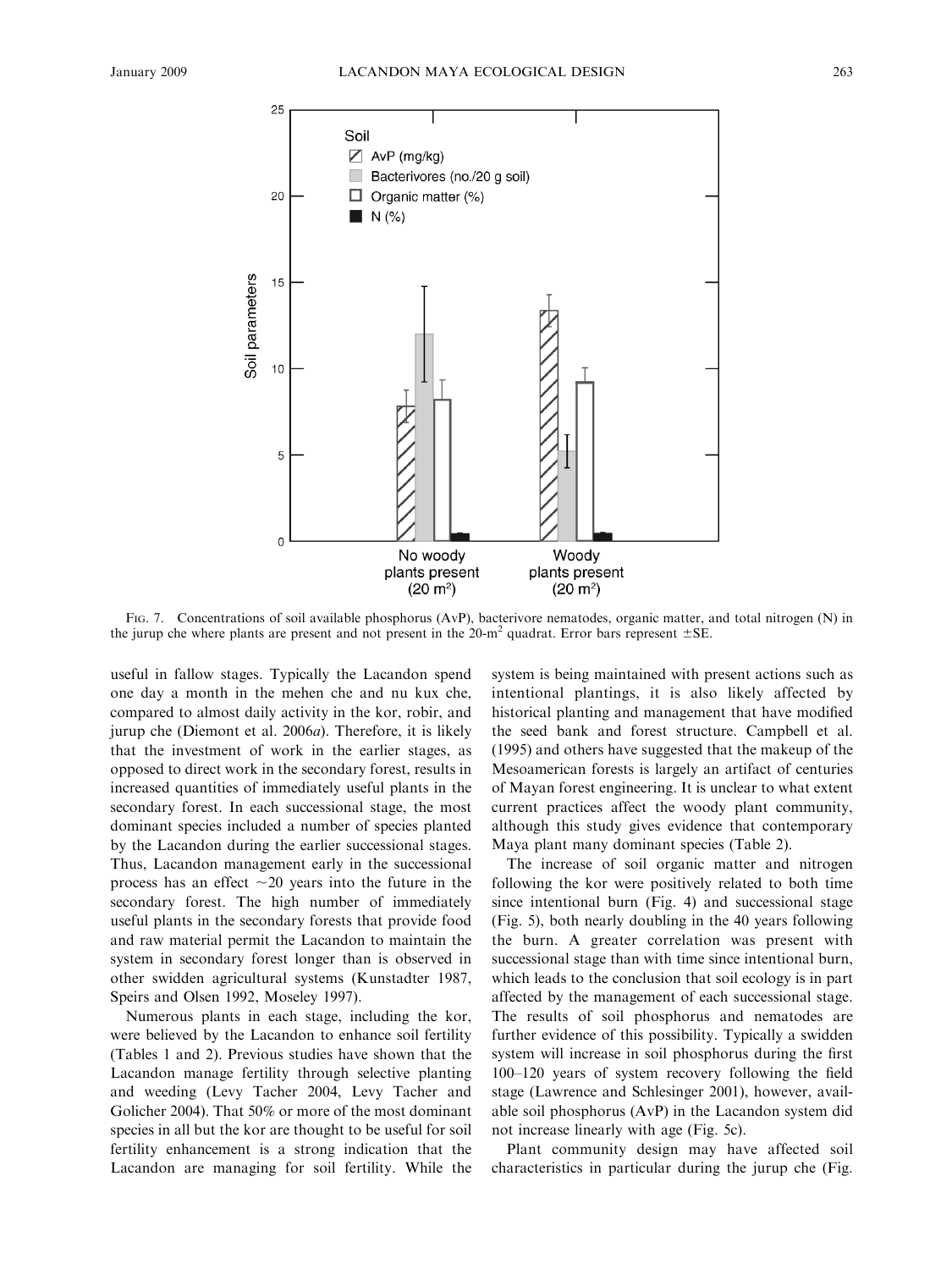6). The presence of woody plants in the jurup che correlated with lower nematode concentrations, indicating a potential plant-mediated nematode inhibition. In other successional swidden systems, similar to the Lacandon system, fallow length appeared to increase both the abundance and diversity of nematode species (Pate et al. 2000, Villenave et al. 2001). Nematode communities have been shown to increase in number and diversity as systems develop through successional stages (Sohlenius 2002, Thornton and Matlack 2002, Hanel 2003). These changes were a function of the changing plant community that in turn affected OM and bacterial and fungal communities, nematode food sources (Thornton and Matlack 2002). Results from this study appear to partially conflict with these previous studies. Nonetheless, Diemont et al. (2006b) also observed soil nematode inhibition in parts of the Lacandon system related to the presence of Ochroma pyramidale in the fallow. Lacandon plant  $O$ . pyramidale in the fallow to increase soil fertility by contributing carbon through the high litter accumulation of this species. Diemont et al. (2006b) posited that Lacandon were intentionally slowing soil degradation with this species and with the cytotoxic and allelopathic compounds of other species (i.e., Piper spp.). The accumulated organic matter would then be available for later successional species. Three dominant species in the robir and jurup che are also believed by the Lacandon to enhance soil fertility: Cecropia obtusifolia, Piper aduncum, and Piper auritum. These species all have been shown to have potential cytotoxic and allelopathic effects (Anaya-Lang 1979, Gupta et al. 1996, Perez-Guerrero et al. 2001, Xuan et al. 2004), which may result in nematode inhibition.

The elevated AvP concentrations in the presence of woody plants in the jurup che may be due to plants pioneering nutrient-rich areas (Siemanns and Rogers 2003), or it may be due to phosphorus pumping (Perezllorens et al. 1993, Badejo 1998, Vejre and Hoppe 1998). Diemont et al. (2006b) reported that a Lacandon protected species, Sapium lateriflorum, may be providing phosphorus to the upper soil layers by root–shoot–leaf– litter transport from the lower soil layers. Although S. lateriflorum is not present in the jurup che, it is possible that other species protected or planted by the Lacandon to enhance soil fertility have similar functions.

By the nu kux che, 16–30 years after the intentional burn (Table 2), the plant community (Table 2, Figs. 3 and 4) and nematode community (Fig. 6) had begun to strongly resemble the primary forest, taman che. Two of the three most dominant species were found be identical between the nu kux che and taman che, an indicator that the plant community may have recovered to predisturbance (intentional burn) levels in, on average, 27 years. Although similarities were noted in terms of plant community, it is not clear that the nu kux che and the taman che are the same in terms of maturity. Lawrence and Schlesinger (2001) estimated that fallow recovery to

achieve biomass of pre-disturbance levels would require .100 years. Saldarriaga et al. (1988) determined that species composition could not reach pre-disturbance levels in swidden systems for 200 years. Although it is possible that recovery in the Lacandon system is more rapid than other similar systems due to ecological design in the form of plant protection and plantings, it is unlikely that the Lacandon system is recovering in a quarter of the time of other similar systems. We analyzed only a few of the many parameters that would need to be evaluated to give a full assessment of similarities between stages. Other indicators such as bird and large mammal diversity and tree size were not evaluated. Nonetheless, the similarity in plant species biodiversity and richness (Fig. 2) between the later successional stages and primary forest indicates that the Lacandon systems recover rapidly, at least in species composition, if not in biomass.

Conservation and restoration efforts such as the Mesoamerican Biological Corridor (MBC) are important steps for animal and plant community preservation in Latin America and other areas with fragmented ecosystems. Nonetheless, we are far from a solution as to how to link areas that are not already parks and reserves. Depressed economic conditions exist in much of southern Mexico and Central America, the focus for the MBC. Solutions for change and for construction of the MBC need to consider those conditions as part of conservation and design.

The results of this study demonstrate that biodiversity can be maintained and restored in systems while maintaining subsistence production. In other words, farmers can grow a diverse forest that would theoretically support mammals while growing food and raw materials for their own needs. Furthermore, the Lacandon appear to be managing the plant community to accelerate soil restoration during the fallow. In particular, design for cytotoxic species inclusion in the early successional stages may maintain soil organic matter in the system for later successional species, accelerating later forest recovery or soil fertility for another farming stage. The Lacandon appear to employ these techniques to preserve soil carbon and increase soil nutrients for a future agricultural phase. The similarity between the 30-year-old secondary forest and the primary forest implies that Lacandon ecological design and management could assist restoration of degraded fields in tropical areas. Specific methods that may be useful for large-scale linkages to the MBC include (1) planting and protecting species that are useful to the farmer during the fallow, (2) planting and protecting trees in the fallow that enhance soil fertility recovery, (3) clearly distinguishing fallow developmental stages in terms of species composition for both production and fertility recovery, and (4) conserving primary forest to provide seeds and animal refuge.

This study of the Lacandon system lends credence to traditional ecological knowledge (TEK) as a tool for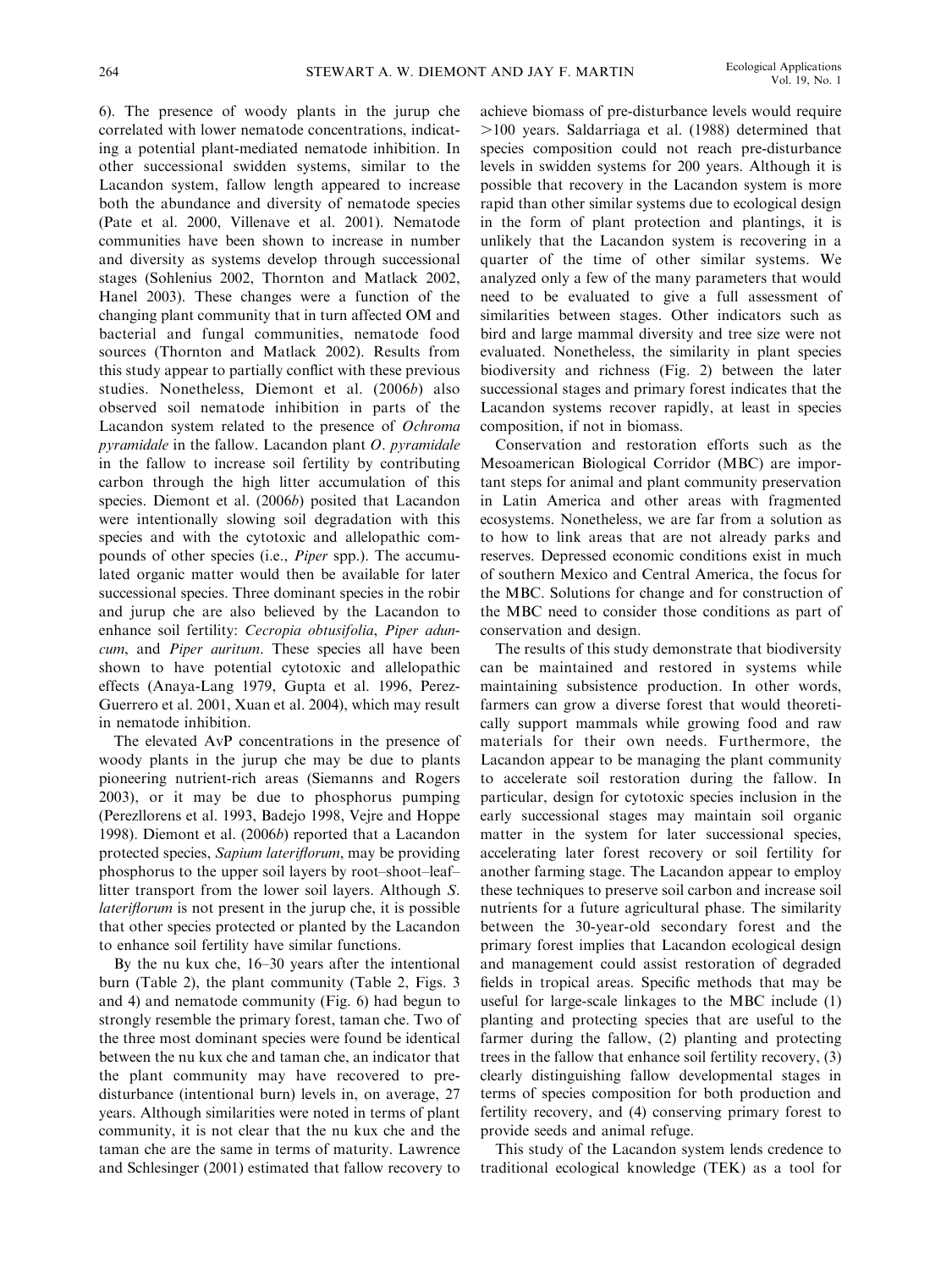restoring degraded tropical forests and linking fragmented tropical forests. An urgent need exists for additional studies into animal migration in traditional swidden agroforestry and how TEK in agriculture and ecological design and management can facilitate progress in the MBC and other large-scale conservation and restoration efforts throughout the world.

#### **ACKNOWLEDGMENTS**

We thank Pedro Ramirez, Manuel Chan K'in Castellanos, Eva Chanuk, Adolfo Chan K'in, Poncho Kin, Jorge Paneagua, Vicente Paneagua, Enrique Paneagua, and Kin Paneagua. Financial support from the Ohio Agricultural Research and Development Center, the Fulbright Program, and NSF Grant OISE-0431230 is gratefully acknowledged.

#### LITERATURE CITED

- Alvarez, N. L., and L. Naughton-Treves. 2003. Linking national agrarian policy to deforestation in the Peruvian Amazon: a case study of Tambopata, 1986–1997. Ambio 32: 269–274.
- Anaya-Lang, A. L. 1979. Consideraciones sobre el potencial aleleopatico de la vegetacion secundaria. Pages 428–445 in A. Gómez-Pompa, C. Vazquez-Yanes, R. Silvia del Amo, and Butanda, editors. Regeneración de Selvas. México CECSA, Mexico City, Mexico.
- Arancon, N., P. Galvis, C. Edwards, and E. Yardim. 2003. The trophic diversity of nematode communities in soils treated with vermicompost. Pedobiologia 47:736–740.
- Atran, S. 1999. Managing the Maya commons: the value of local knowledge. Pages 190–214 in V. D. Nzarea, editor. Ethnoecology: situated knowledge/located lives. University of Arizona Press, Tucson, Arizona, USA.
- Badejo, M. A. 1998. Agroecological restoration of savanna ecosystems. Ecological Engineering 10:209–219.
- Campbell, D. G., J. Walker, V. Castillo, J. Lake, C. Ocampo-Raeder, and S. Smith. 1995. The signature of the Classic Maya Empire on Belizean tropical forests. American Association for the Advancement of Science, Atlanta, Georgia, USA.
- De Clerck, F. A. J., and P. Negreros-Castillo. 2000. Plant species of traditional Mayan homegardens of Mexico as analogs for multistrata agroforests. Agroforestry Systems 48: 303–317.
- Diemont, S. A. W., and J. F. Martin. 2005. Management impacts on the trophic diversity of nematode communities in an indigenous agroforestry system of Chiapas, Mexico. Pedobiologia 49:325–334.
- Diemont, S. A. W, J. F. Martin, and S. I. Levy Tacher. 2006a. Emergy evaluation of Lacandon Maya indigenous swidden agroforestry in Chiapas, Mexico. Agroforestry Systems 66: 23–42.
- Diemont, S. A. W., J. F. Martin, S. I. Levy Tacher, R. B. Nigh, P. Ramirez-Lopez, and J. D. Golicher. 2006b. Lacandon Maya forest management: restoration of soil fertility using native tree species. Ecological Engineering 28:205–212.
- Domínguez, J., R. W. Parmelee, and C. A. Edwards. 2003. Interactions between Eisenia andrei (Oligochaeta) and nematode populations during vermicomposting. Pedobiologia 47:53–60.
- Durand, L., and E. Lazos. 2004. Colonization and tropical deforestation in the Sierra Santa Marta, southern Mexico. Environmental Conservation 31:11–21.
- Edwards, C. A. 1991. Methods for assessing populations of soil-inhabiting invertebrates. Pages 145–176 in D. A. Crossely, D. C. Coleman, P. F. Hendrix, W. Cheng, and C. A. Edwards, editors. Modern techniques on soil ecology. Elsevier, New York, New York, USA.
- Ferguson, B. G., J. Vandermeer, H. Morales, and D. Griffith. 2003. Post-agricultural succession in the Maya lowlands. Conservation Biology 17:818–828.
- Foroughbakhch, F., L. A. Hauad, A. E. Cespedes, E. E. Ponce, and N. Gonzalez. 2001. Evaluation of 15 indigenous and introduced species for reforestation and agroforestry in northeastern Mexico. Agroforestry Systems 51:213–221.
- Fox, J., D. M. Truong, A. T. Rambo, N. P. Tuyen, L. T. Cuc, and S. Leisz. 2000. Shifting cultivation: a new old paradigm for managing tropical forests. Bioscience 50:521–528.
- Garciaoliva, F., I. Casar, P. Morales, and J. M. Maass. 1994. Forest-to-pasture conversion influences on soil organiccarbon dynamics in a tropical deciduous forest. Oecologia 99:392–396.
- Guariguata, M. R., and R. Ostertag. 2001. Neotropical secondary forest succession: changes in structural and functional characteristics. Forest Ecology and Management 148:185–206.
- Guillen Trujillo, H. A. 1998. Sustainability of ecotourism and traditional agricultural practices in Chiapas, Mexico. Dissertation. Environmental Engineering Sciences, University of Florida, Gainesville, Florida, USA.
- Gupta, M. P., et al. 1996. Screening of Panamanian medicinal plants for brine shrimp toxicity, crown gall tumor inhibition, cytotoxicity and DNA intercalation. Pharmaceutical Biology  $34.19 - 27$
- Hanel, L. 2003. Recovery of soil nematode populations from cropping stress by natural secondary succession to meadowland. Applied Soil Ecology 22:255–270.
- Hardwick, K., J. R. Healey, S. Elliott, and D. Blakesley. 2004. Research needs for restoring seasonal tropical forests in Thailand: accelerated natural regeneration. New Forests 27: 285–302.
- Harvey, C., and J. González Villalobos. 2007. Agroforestry systems conserve species-rich but modified assemblages of tropical birds and bats. Biodiversity and Conservation 16: 2257–2292.
- Howard, P., and T. Homer-Dixon. 1996. Environmental scarcity and violent conflict: the case of Chiapas, Mexico. Project on Environment, Population and Security, American Association for the Advancement of Science and the University of Toronto, Washington, D.C., USA.
- INEGI (Instituto National de Estadistica Geografica e Informatica). 1982. Carta Edafologica, Las Margaritas, E15– 12. Estados Unidos Mexicanos.
- Kunstadter, P. 1987. Swiddeners in transition: Lua' farmers in northern Thailand. Pages 130–155 in B. L. Turner, II and S. Brush, editors. Comparative farming systems. Guilford Press, New York, New York, USA.
- Lal, R. 1995. Erosion–crop productivity relationships for soils of Africa. Soil Science Society of America Journal 59:661– 667.
- Lawrence, D., and W. H. Schlesinger. 2001. Changes in soil phosphorus during 200 years of shifting cultivation in Indonesia. Ecology 82:2769–2780.
- Levy Tacher, S. I. 2000. Sucesión causada por roza-tumbaquema en las selvas de Lacanhá, Chiapas. Dissertation. Institution de Ensenanza e Investigacion en Ciencias Agricolas, Instituto de Recursos Naturales. Montecillo, Texcoco, Mexico.
- Levy Tacher, S. I. 2004. El papel de Ochroma pyramidale Cav en la agricultura tradicional Lacandona. Report to Secretaria del Medio Ambiente y Recursos Naturales (Semarnat) of Mexico, San Cristóbal de las Casas, Mexico.
- Levy Tacher, S. I., J. R. Aguirre, M. M. Martínez Romero, and A. Durán Fernandez. 2002. Caracterización del uso tradicional de la flora espontánea en la comunidad Lacandona de Lacanhá, Chiapas, México. Interciencia 27:512-520.
- Levy Tacher, S. I., and J. D. Golicher. 2004. How predictive is traditional ecological knowledge? The case of the Lacandon Maya fallow enrichment system. Interciencia 29:496–503.